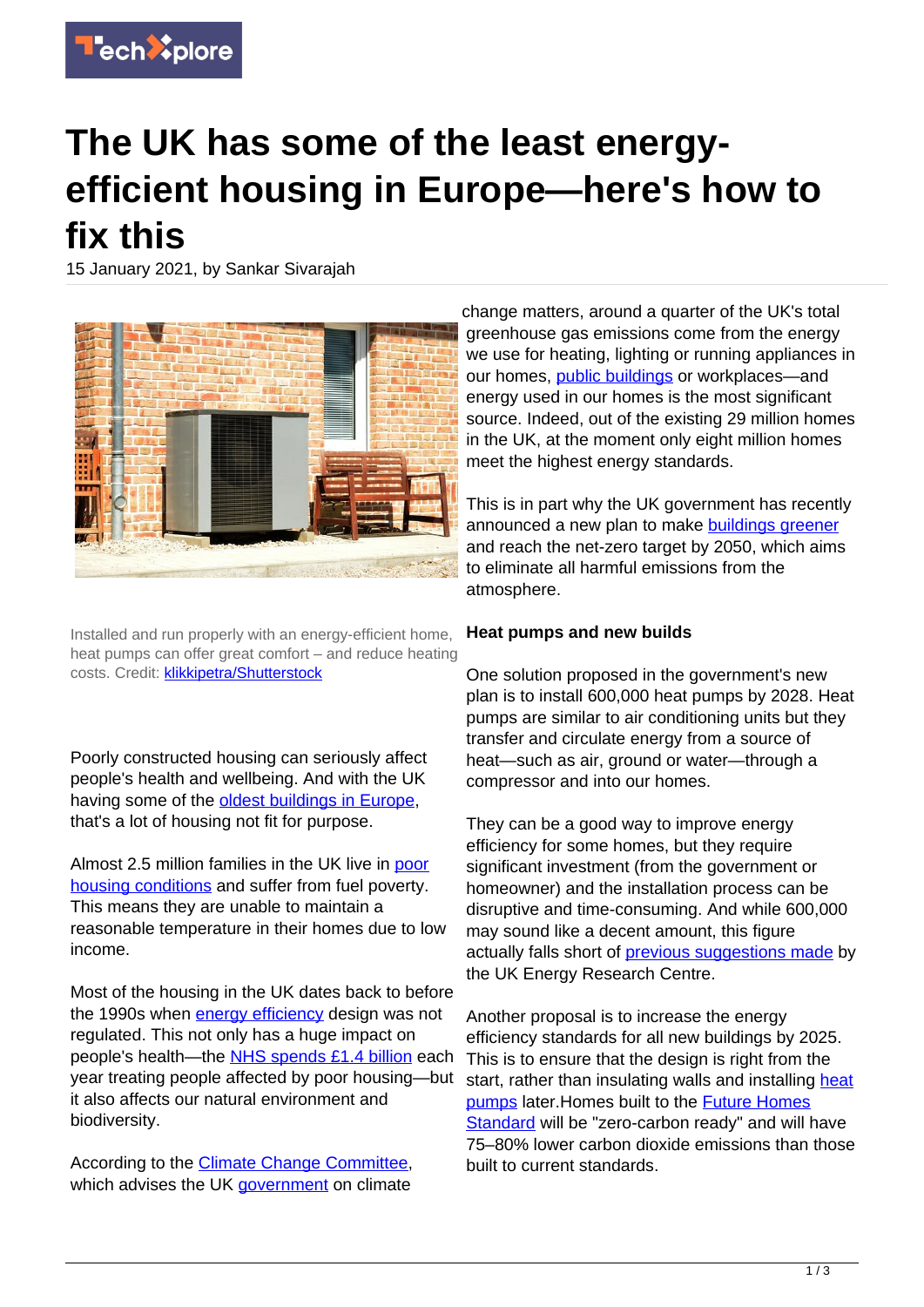

But while these plans might be step forward on the utilities companies, houseowners and local way to improving the UK's housing, the solutions don't go far enough. In fact, the government would do well to look further afield to how other countries have creatively "greened" up their housing.



Eco-friendly tiny houses in NIjkerk, Netherlands. Credit: [HildaWeges Photography/Shutterstock](https://www.shutterstock.com/image-photo/nijkerk-netherlandsmarch-12-2020-eco-friendly-1671907834)

## **How it's done elsewhere**

In the Netherlands for example, the government is improving the energy efficiency of its existing buildings through a new technology called [Energiesprong,](https://energiesprong.org/about/) initially funded by the government. The technology helps refurbish houses to high levels of energy efficiency in less than ten days using wall and window insulation, solar roofs and smart heating systems. The approach leads to fewer emissions, but also less waste, as most of the components are prefabricated, which also allows for quick assembly.

Other examples are Austria and Italy, both of which have [promoted](http://www.sinfonia-smartcities.eu/contents/knowledgecenterfiles/sinfonia-booklet-digital.pdf) the use of technology and [sustainable solutions](https://techxplore.com/tags/sustainable+solutions/) to pilot innovative house refurbishment at a city-level. In five years, two pilot cities—Innsburuck in Austria and Bolzano in Italy—successfully reduced household energy by 40%-50% and emissions by 30%.

All of these schemes involved system-wide change and close collaboration between housebuilders,

government. This collaboration is important, indeed some of my own research with [Bianca Olimpia](https://www.linkedin.com/in/bianca-olimpia-drotleff/?originalSubdomain=uk) **Drotleff** on shifting to a zero-waste economy emphasizes the key role governments play in [supporting the uptake](https://www.sciencedirect.com/science/article/pii/S0148296320303088?dgcid=rss_sd_all) of innovative technologies for extending a building's life—as well as encouraging the reuse of sustainable materials and reduction of construction waste.

This is why the UK government needs to focus on developing strong collaborations and long-term schemes for housebuilders, rather than shorter ones that [often discourage engagement](https://www.theguardian.com/environment/2020/nov/14/3bn-green-home-grants-scheme-faltering-just-weeks-after-launch).

## **A system rethink**

[According to a report](https://publications.parliament.uk/pa/cm201719/cmselect/cmbeis/1730/1730.pdf) from the House of Commons, greener and more energy-efficient buildings could see most people's energy bills slashed by £270 a year. It would also help to make the air we breathe cleaner. At the same time it would release undue pressure on the NHS and allow people to live more comfortably in their homes.

Just as importantly, the retrofit work required to make our homes more **[energy](https://techxplore.com/tags/energy/)** efficient would create up to [50,000 jobs](https://assets.publishing.service.gov.uk/government/uploads/system/uploads/attachment_data/file/936567/10_POINT_PLAN_BOOKLET.pdf) by 2030—all of which is to be welcomed in the current climate. But if the government truly wants to "build back better" and reach the net-zero ambition, it must look at the problem from a system-wide perspective rather than passing the buck down to homeowners or housebuilders.

This article is republished from [The Conversation](https://theconversation.com) under a Creative Commons license. Read the [original article](https://theconversation.com/the-uk-has-some-of-the-least-energy-efficient-housing-in-europe-heres-how-to-fix-this-151609).

Provided by The Conversation